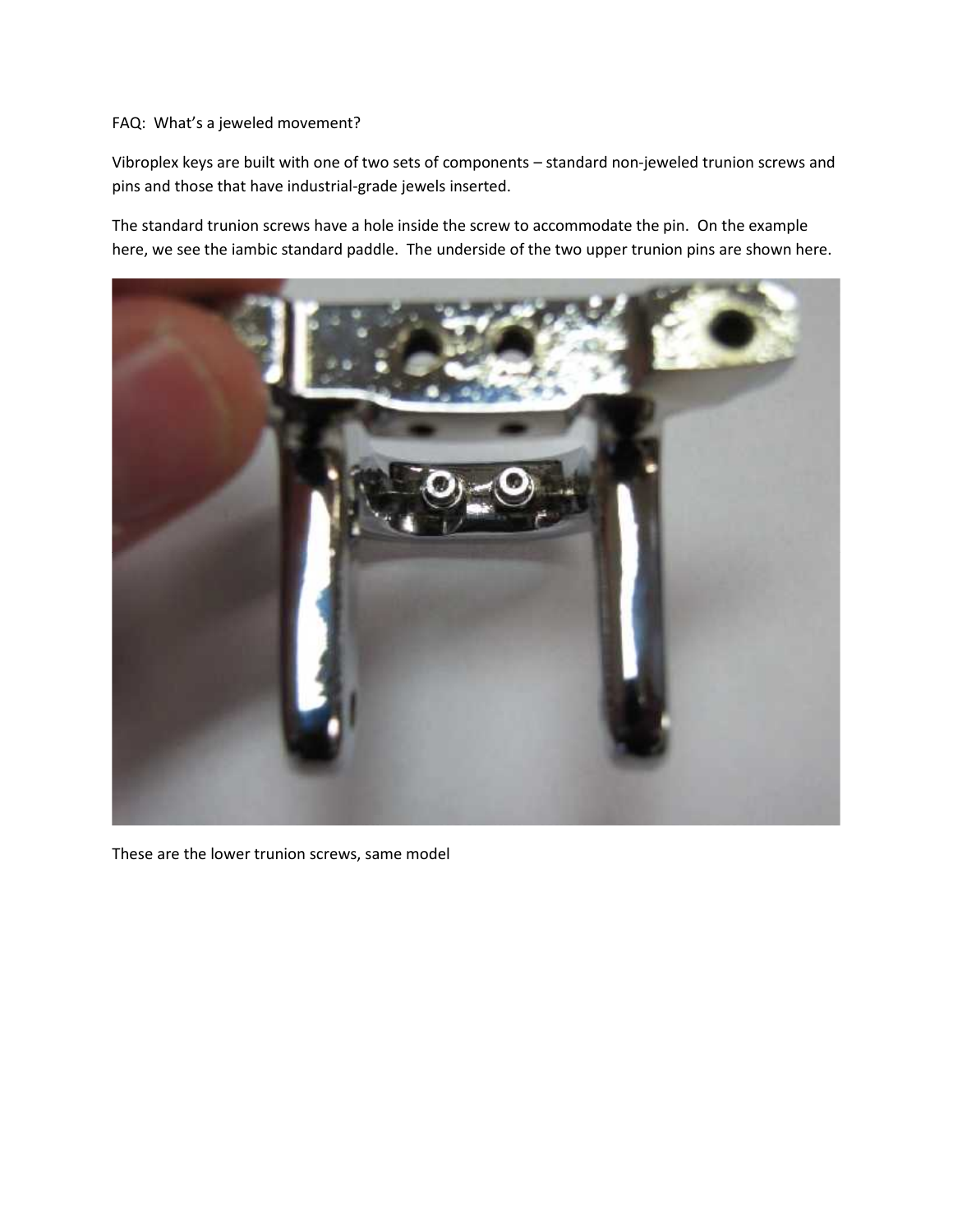

Now compare with the jeweled upper and lower trunion screws, shown here: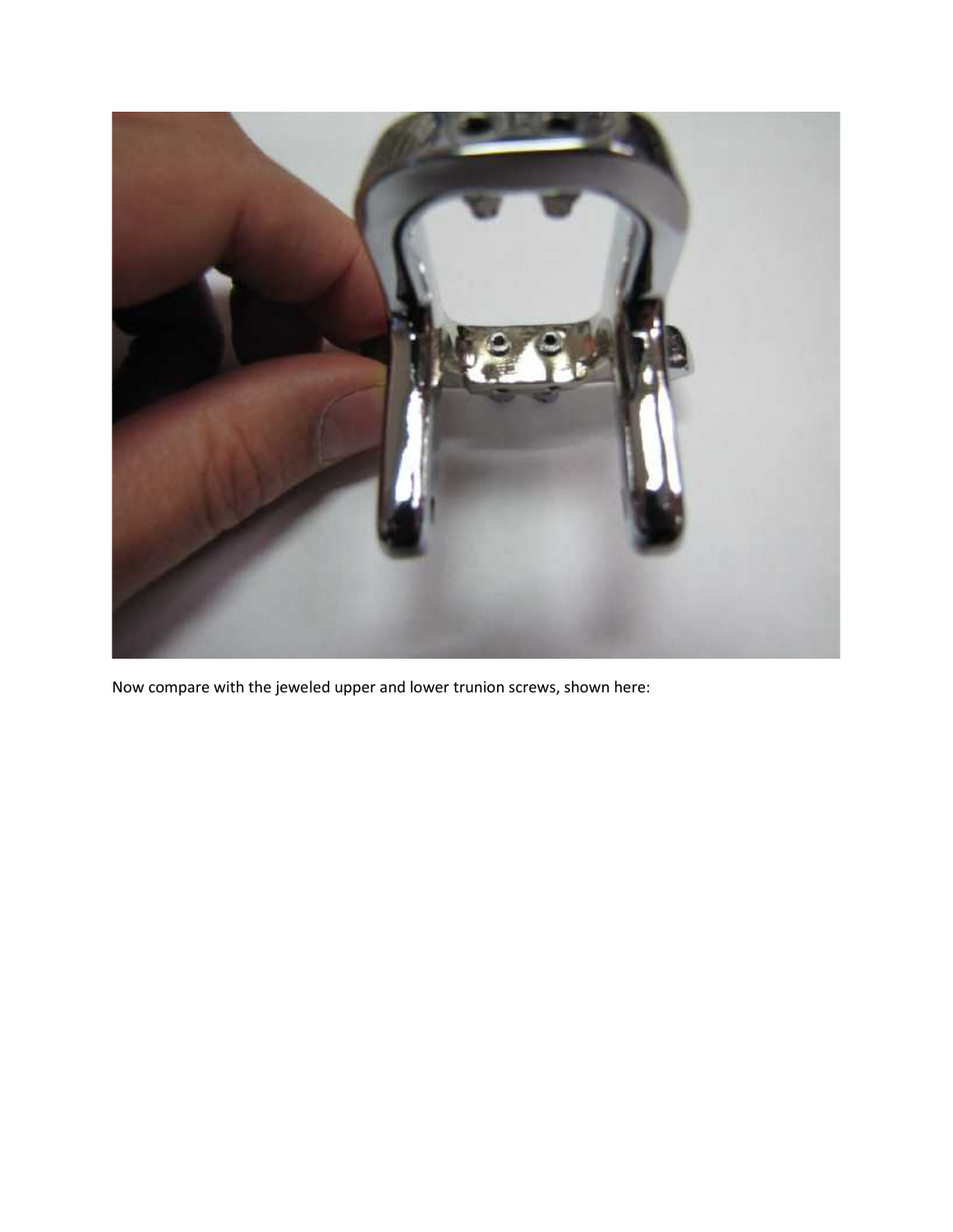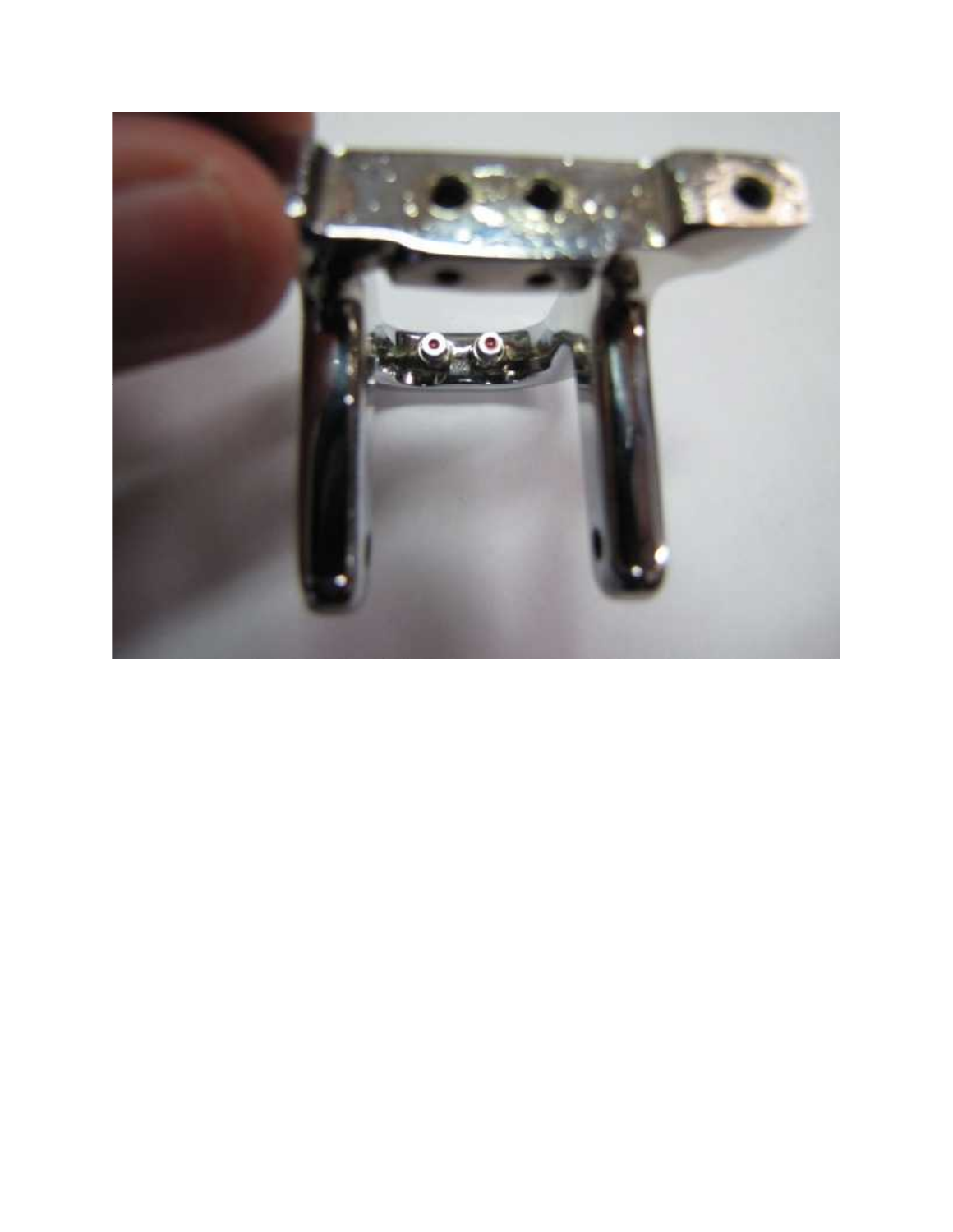

The trunion pins themselves are mounted through the lever(s) of the key. When you touch the finger paddles to send code, the trunion pin through the lever rotates inside the upper and lower trunion screws.

The standard trunion pin is pointed to fit inside the holes, while the deluxe trunion pin is rounded off to more gently pivot on the jewels.